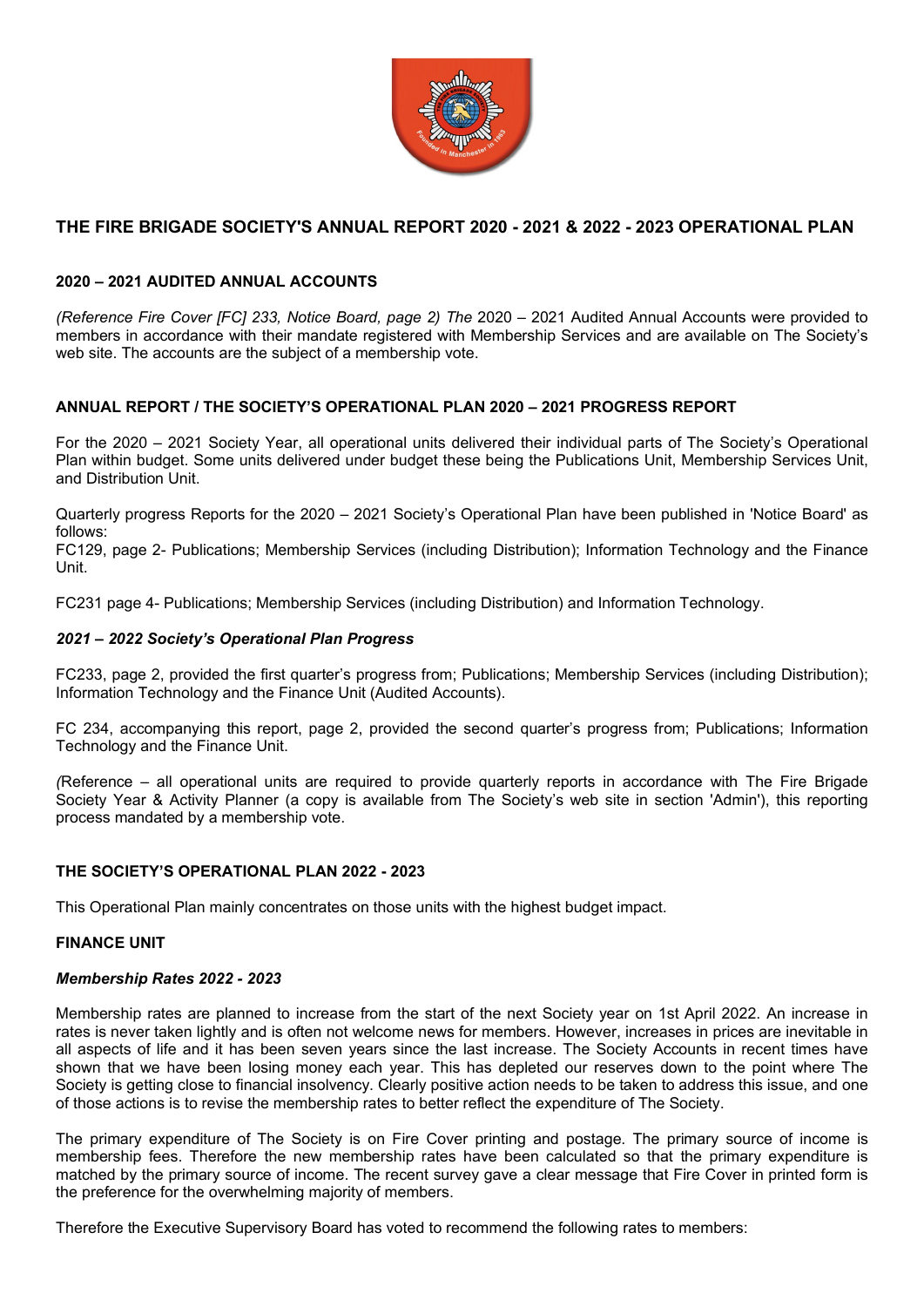|                                       | <b>Membership Rates</b> |                           |                        |
|---------------------------------------|-------------------------|---------------------------|------------------------|
|                                       | From $1/4/15$ (£)       | <b>From 1/4/22</b><br>(£) | <b>Increase</b><br>(£) |
| Ordinary UK Membership                | 29                      | 35                        |                        |
| Associate Membership                  |                         | 5                         |                        |
| Junior Membership                     | 18                      | 22                        |                        |
| Overseas Membership- Europe           | 31                      | 38                        |                        |
| Overseas Membership-Rest of the World | 36                      | 43                        |                        |
| Honorary Life                         |                         |                           |                        |

Ordinary members (the largest category of membership) will see an increase of £6 for the year. This is less than a £1 increase per year if the fees had been increased annually since 2015. It helps to reduce the administrative burden to take bigger steps every few years. The £6 spread over the Society year equates to 50p per month. It is hoped that this amount is affordable for most members.

A budget for the Finance Unit of £200, for bank charges, is required.

# **Richard Thompson, Treasurer**

### **PUBLICATIONS UNIT - FIRE COVERS APRIL 2022 TO MARCH 2023**

The Editorial Team (ET) have produced an Operational Plan since they took over the production of FC in the Autumn of 2002. Up to the restructuring of The Society these plans were accepted by a Committee vote, but are now the subject of a full democratic membership vote.

Throughout, the ET has always based their recommendations on income from membership fees.

As a result of reduced run quantities in this Society year, to closer match needs, the production of FC will out-turn at £9,928 instead of the budgeted £10,556, a 6% saving. The sale of binders raised £251.

As the Treasurer has noted, the recent survey on the format of Fire Cover delivered an overwhelming majority view from the membership.

MP printers have quoted a range of extremely generous costs for the production of FC, this against them facing increased cost, especially energy.

Providing income supports this approach, it is recommended that the FCs for 2022 – 2023 should be what the ET defines as a 'standard FC', that being 52 pages, including 4 page centre colour, plus cover (4 pages) all colour. This will cost £2,340 per edition, totalling £9,360 pa and resulting in an individual cost of **£4.68** per copy.

In case income cannot support a 'standard FC' approach, quotes have been secured for FCs as follows.

48 pages, including 4 page centre colour, plus cover (4 pages) all colour, costing £8,880 per annum (pa), an individual cost of **£4.44** per copy.

44 pages, including 4 page centre colour, plus cover (4 pages) all colour, costing £8,480 pa, an individual cost of **£4.24** per copy.

A further option was evaluated for future consideration, that being 72 pages, including 4 page centre colour, plus cover (4 pages) all colour. This option would be three issues per year costing £8,520 pa, an individual cost of **£4.26** per copy. However, this approach currently attracts no significant distribution savings.

All the above quotes are for a 500 copy run and no single FC cost more than £4.68.

No consideration of moving to A5 sized FCs has been entered in to as this has been investigated previously (FC213, Editorial, page 2 refers).

**Fire Cover add-ons** Quotes have been secured for the following, these rates to cover all options: (a) Four extra colour pages £120 and (b) Four extra B & W pages / or insert £80.

**Photo copying** Black and white: 5p per A4 per side and 10p per A3 per side. i.e. 10p double sided A4 and 20p double sided A3.

All the photocopied inserts to FC since April 2021 have been provided by MP Printers free of charge for which we thank them.

**Expenses (including travel)** The ET has requested no budget for expenses.

No alterations to the standardised layout, titling, front cover approach, the approach to editing and Editorial rocedures are envisaged as these can attract increased FC production costs.

**Les Edkins, Mike Smith, Ralph Horton, The Editorial Team, The Fire Brigade Society's Publications Unit**